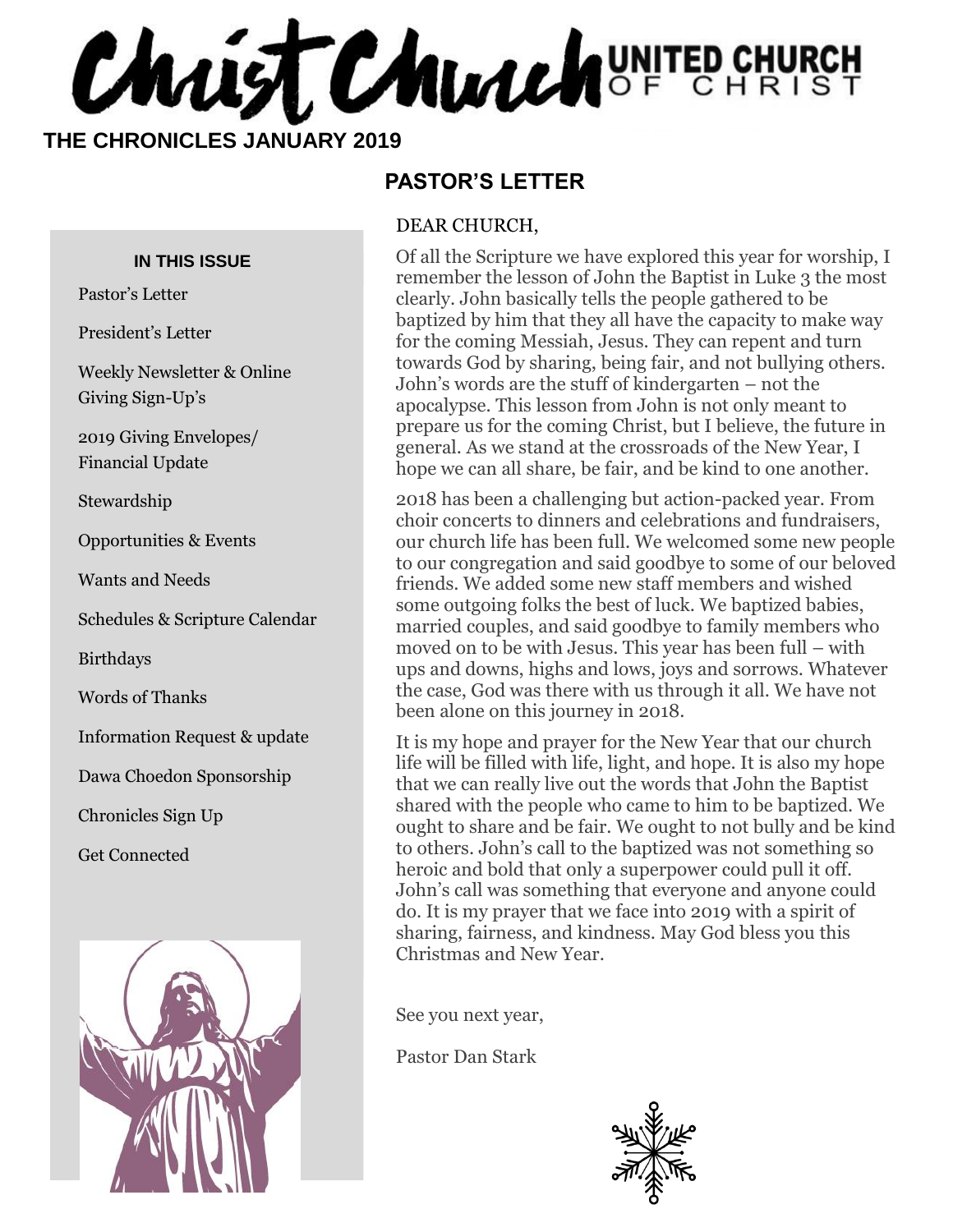## **PRESIDENT'S LETTER**

Greetings to the Members and Friends of Christ Church UCC

As we approach "that time of year" again, I have become aware that the parts of the season I enjoy the most are actually the fruits of someone else's labor. I enjoy the sounds of carols being sung by others, cards that are sent by others, rows of homes that are decorated by others, foods and deserts that are cooked by others, smiles and well wishes extended by others, and yes even gifts that are given by others. This revelation actually makes me feel good about decorating the house, putting up the outside lights, sharing a good meal, visiting with friends and family, knowing that someone will know that I cared enough to do something that they might enjoy. All the benefits of being a part of something.

As each week draws close to the weekend, it may seem like "that time of the week" again. Much of Sunday is taken up enjoying the fruits of someone else's labors. The songs sung, the decorations hung, heartfelt prayers of concern, of praise and of thanksgiving. Being part of an authentic time of worship, our showing of true love and concern to God and for each other. Being challenged and encouraged each week fosters growth and greater understanding which is enriching. I enjoy coming each week to visit with friends and church family, knowing that someone may benefit from something I do for them. All these benefits from being part of something bigger than myself.

Of course, whether it's a time of year or a time of the week, these are but sign posts along the journey of our life time. They serve as reminders of the eternal love of Christ, the reality of His constant presence among us and of how we are living a life born from the labors of our loving God.

My prayer for each of us this season is that we may feel compelled to be part of something bigger than ourselves by giving of ourselves to others each day, knowing that some will come to Christ through the light we shine as Christ Church.

May you have a blessed and joyous Christmas Paul Mayeshiba Church Council - President

## **2018-2019 COUNCIL OFFICERS & COMMITTEE LIASONS TO BE DETERMINED AT JANUARY MEETING**

# **OPPORTUNITY: WEEKLY NEWSLETTER**

If you're interested in receiving the *Christ Church Weekly*, contact the [Church Administrator](mailto:christ-church@att.net) (office@uccmke.org) to be added to the list (414-481-3530). Sign up sheets are also available at the information areas at the church entrances, then just drop it in the collection plate.

# **OPPORTUNITY: ONLINE GIVING**

Online giving is now a possibility! If you're in the pew and you'd like to give something other than cash or a check, you are encouraged to use your phone to visit [www.uccmke.org](http://www.uccmke.org/) and tap the [donate](https://www.paypal.com/cgi-bin/webscr?cmd=_s-xclick&hosted_button_id=D7W2VTZZBHZNU)



button at the bottom. You can pay with an existing PayPal account or with any credit card. It's easy and it saves your information for the next time you visit! Wondering what one of these weird scanny codes in the bulletin is? Give them a scan with a QR reader app on your phone and it will bring up the donation page! Want more information about online giving? See [Pastor Dan](mailto:dan_stark@att.net) or contact the church office at 414- 481-3530. **Please only donate with a credit card using a Pay Pal account so** 

**the church doesn't incur costly fees**.

## **2019 GIVING ENVELOPES**

There are still some boxes of envelopes on the table outside of the parlor/library. We'd like to take the table down soon so please check to see if yours is still there. Thank you.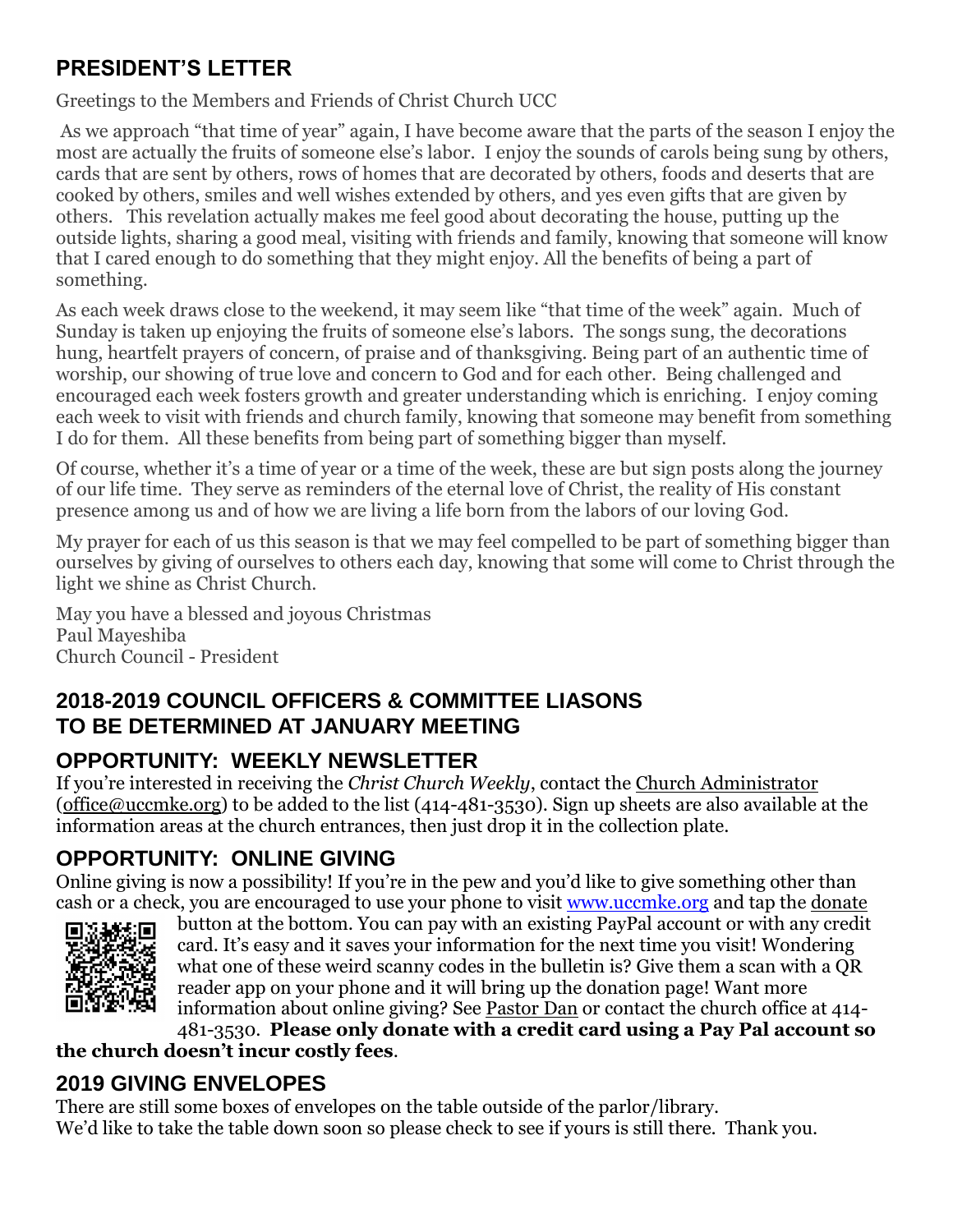## **"HOW IS CHRIST CHURCH DOING FINANCIALLY??"**

Our 2018 annual church budget is \$205,350, or \$17,030 per month, or \$3,930.00 per week.

| Month     | <b>Budget</b> | <b>Running</b><br><b>Budget</b><br>Total | Monthly<br>Receipts | Total<br>Running<br>Receipts | Monthly<br>Balance/<br>(Shortage) | <b>Running</b><br>Balance/<br>(Shortage) |
|-----------|---------------|------------------------------------------|---------------------|------------------------------|-----------------------------------|------------------------------------------|
| August    | \$17,030.00   | \$136,240.00                             | \$9,862.80          | \$116,782.11                 | $(*7,167.20)$                     | $(\$19,457.89)$                          |
| September | \$17,030.00   | \$1,5,3,270.00                           | \$19,269.71         | \$136,051.82                 | $\circ$ \$2,239.71 $\circ$        | $(\$17,218.18)$                          |
| October   | \$17,030.00   | \$170,300.00                             | \$12,735.68         | \$148,787.50                 | $(*4, 294.32)$                    | $(\$21,512.50)$                          |
| November  | \$17,030.00   | \$187,330.00                             | \$11,383.70         | \$160,171.20                 | $(*5,646.30)$                     | $(\$27,158.80)$                          |

*"*AT A GLANCE*"* 

For a quick update each month check out the large thermometer in the Niefer Chapel showing our budget and the funds received each month. As of the end of November we were approximately 14.5% short of our total budget, or about \$27,160. Thank you to all for your faithful and generous giving. **IDEA**: Now is a great time to "catch up" if you have fallen behind in your giving. Thank you for your prayerful consideration.

Joan Gaeth, Stewardship Committee

## **STEWARDSHIP SMALL GROUP MEETINGS**

The Stewardship Committee would like to thank all the church members that participated in the fall stewardship campaign that highlighted the discussion of financial stewardship. We hope that it inspired careful and prayerful reflection of each one's commitment of time, talent and financial resources to the work and ministry of Christ Church**. Special thanks to all church council members for their support in developing this campaign, the Group Leaders: Paul and Doris Mayasheba, Dean Kothrade, Bill Borchardt, Joan and Dick Gaeth, Howard Fritsch, Joe Rogge, Jim and Randene Wick for conducting these meetings. A special thanks to both Katelyn O'Brien for preparation of the wonderful brochure that summarized the meeting talking points and to Sue Klockow for composing the moving poem incorporated into the brochure.**

## **OPPORTUNITY: "UNDECORATE THE CHURCH" SUNDAY JANUARY 13TH**

Please join us following worship Sunday January 13th, 2019 to take down our Christmas decorations around the church. The more hands the quicker we can finish and enjoy some refreshments. Hope to see you there!

## **URGENT NEED-OPPORTUNITY: DIVINE INTERVENTION SOS (SHARING OUR SUPPERS)**

## **SIGN-UPS FOR JANUARY- MARCH 1ST & 3RD THURSDAYS OF EACH MONTH**

We are now signing up volunteers to provide meals at the Winter Warming Room held at Tippecanoe Church. Dates are (all Thursdays):

Volunteers still needed for the following dates:

Jan. 4, Feb. 7 & 21, March 7 & 21.

Arrive 6:00-6:15pm. Serve Food approximately 6:45pm. Depart 7:30pm Meals should contain Milk, Protein, Vegetables, Carb. and or Dairy, & Dessert.



Donations of oranges/bananas and hard boiled eggs for breakfast are also appreciated. Number of campers to feed will be communicated as date arrives.

If interested please contact Debbie Behling, [office@uccmke.org](mailto:office@uccmke.org) 481-3530.

find a copy of the email in our information racks that list volunteer information.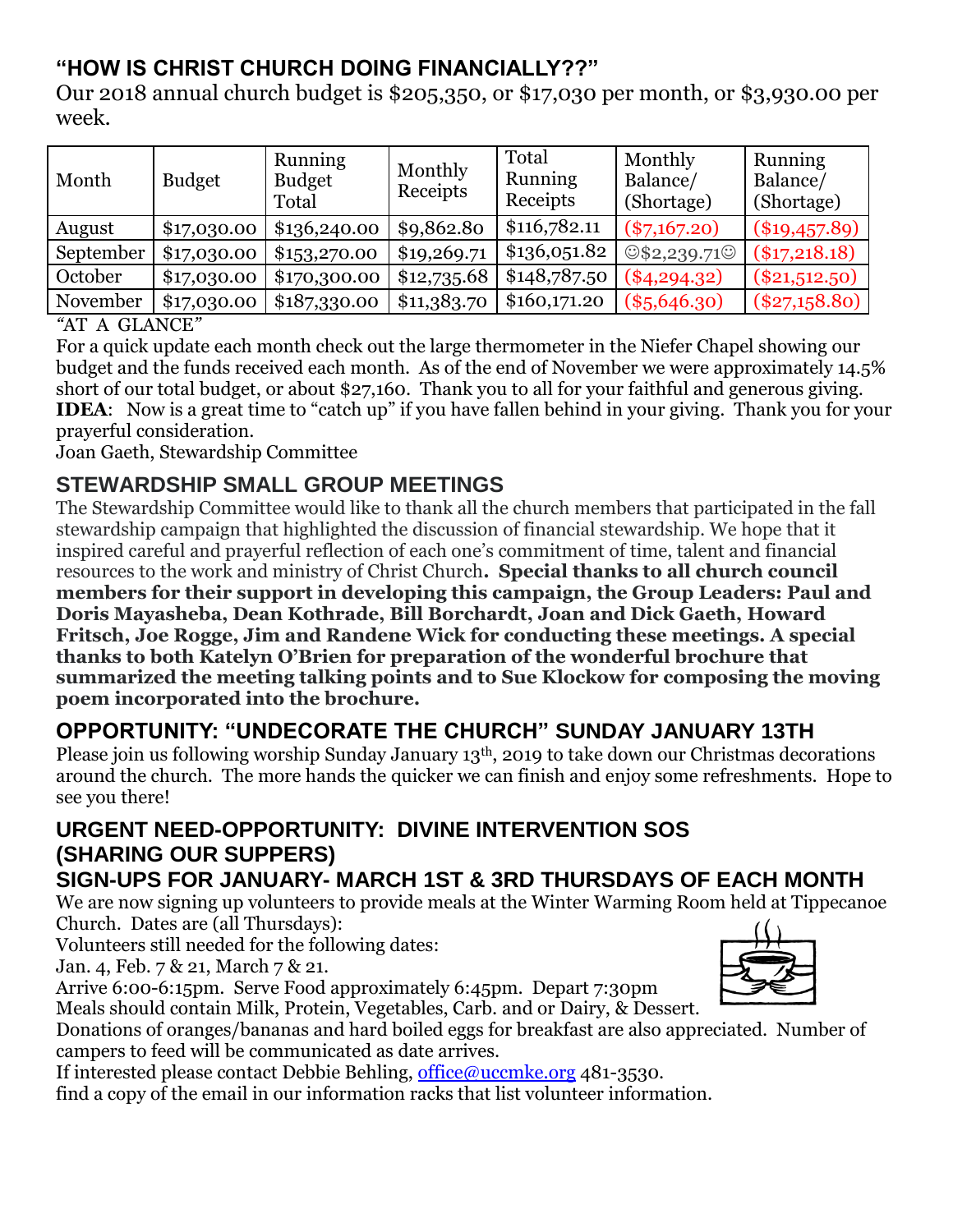## **EVENT: SISTERHOOD SATURDAY FUNDRAISER - SATURDAY JANUARY 12TH "LUAU" WITH HALE O MALO AUTHENTIC HAWAIIAN DANCERS**

Tickets on Sale Now: \$15.00 (Includes Show, Gift Bag, Door Prizes, Beverages, Breakfast snack & Lunch) \*\*Silent Auction & Dessert Dash additional cost.  $C \sim 1$ Benefiting:

50%--The Healing Center (Southside organization giving free services to those who have been sexually abused as children and/or adults).



25%--Divine Intervention (Helping the Homeless with: Food, Winter warming room, Program to integrate back into permanent living situation, Household set up, Health issues and Employment) 25%--Christ Church General Fund

See Debbie Behling from Social Concerns to purchase tickets. Thank You! Hope to see you there.

# **EVENT: FFF KICK OFF JANUARY 19TH 4:00PM**

Well it's that time of year again. We will be having our FFF night on January 19th 4pm - ?. Meal to be determined. We will be having our game of TAKE AWAY BINGO so don't forget the 2 White Elephants gifts per person. (Remember white elephant gifts should not to be gifts you buy. We all have treasures around the house we don't need anymore. Our caller, once again, will be our (FFF's) FANTASTIC, FUN AND FABULOUS, the one and only Bill Borchardt. It is such a fun night of fellowship for the whole family. If you haven't been you are missing out. So please join us. Details regarding dinner are forthcoming.

## **EVENT: ARTS AND SCIENCE LEARNING CAMP (ASLC) FUN-D-RAISER**

ASLC will host a Fun-d-raiser on Sunday, January 20th from 5-7 PM at Sabrosa's Café, 3216 S Howell Ave, Milwaukee**. Children from low-income families are presently being turned away from ASLC for need of financial support.** This program is open to all students and made affordable to all through the generous giving of folks like you! Please provide your assistance in establishing a scholarship fund for this transformative shared ministry of Christ Church. Advance ticket can be purchased for \$15 each (see Jim Wick), or \$20 at the door. This is an opportunity to learn more about ASLC, to meet and greet the people involved, and to support this important ministry.

## **EVENT: INTENTIONAL FAITH DEVELOPMENT (CHRISTIAN EDUCATION)**

5-Practices will be hosting an open forum for ALL CHRIST CHURCH MEMBERS on Monday, Jan 28 at 6:30 PM on Intentional Faith Development (Christian Education). The evening will focus on exploring, brain-storming and discussing new ideas regarding Christian Education. This is a time to express your ideas about how to invigorate our Intentional Faith Development programs.

## **OPPORTUNITY: CHRIST CHURCH UCC/GREENDALE COMMUNITY UCC TEXAS MISSION TRIP FEBRUARY 12-22, 2019**

Christ Church has entered into a partnership mission opportunity with Greendale Community UCC. The project is to construct a two bedroom addition to a mobile home for the family of Crystal Lael, an 11 year old girl afflicted with Larson syndrome (a bone and joint malformation) which will confine her to a wheelchair in the near future. The addition of the two bedrooms will add needed space to their home to accommodate the use of a wheel chair, breathing and other medical equipment. The project will also address other areas of the home needing updating to help with the wheelchair transition. This project will take place February  $12 - 22$ , 2019 in a very poor district near San Benito, Texas, where Greendale has been doing mission work for the last 20 years.

All of the participants (2 from Christ Church at this time) of this mission opportunity provide their own transportation to Texas and pay a \$250.00 fee for housing and food during their stay. If you are interested in participating in this mission trip, please contact Joan or Dick Gaeth for information.

God has blessed us with good health, abundant riches and much happiness. The Lael family struggles to survive every day as well as cope with Crystal's medical condition.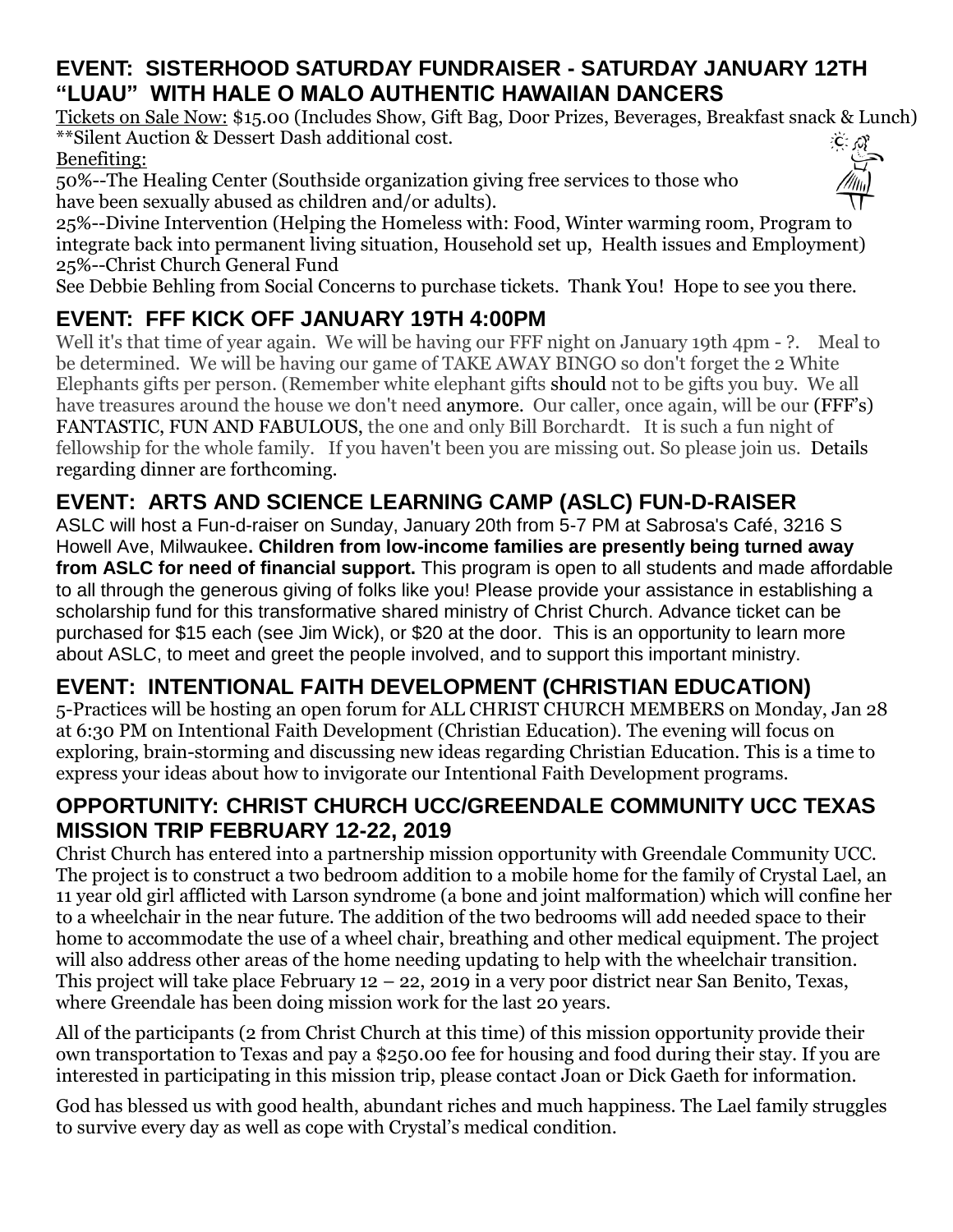We are asking for your help in raising funds to cover the cost of building materials for this project. The basic room additions will cost about \$6,600.00 with additional funds covering updates and repairs to the original trailer. The total cost of materials and professional services (Electrical and Plumbing required by local building codes) could be as much as \$12,000.00. All monies raised go directly for the project.

Should you wish to contribute, please make checks payable to Christ Church UCC with a notation "2019 Texas Mission Trip". We are keeping track of donations by our church for the project. A check for all Christ Church receipts will be issued to Greendale Community UCC after fundraising here is completed on January 15, 2019.

Thank you for your support for this unique project.

## **OPPORTUNITY: CHRIST CHURCH BOOK CLUB**

Inviting all Christ Church members and their friends to our next book club meeting. We have fellowship time as well as thought provoking discussions about our book. Please join us on Sunday April 7th after church as we discuss Bad Girls of The Bible by Liz Curtis Higgs. Looking forward we will be meeting on Sunday October 6th and discussing Angels Among Us by Wanda Rosseland. Books can be obtained at the library, Amazon, Ebay or your local bookstore. Hope you can join us! If you have any questions ask Carol Borchardt, Carol Dohoney, Debbie Hansen or Mary Ann Mowery

## **EVENT/OPPORTUNITY: SPRING RUMMAGE SALE AT CHRIST CHURCH**

Bored over the winter months? Please start going through your closets, basements, attics and garages. Christ Church will hold a Rummage Sale this year in spring when the weather breaks. We would appreciate donations of furniture, small appliances, technology, housewares, tools, accessories, shoes, boots, purses, toys, books, clean, gently used children and adult clothes or anything else you might see at a rummage sale. Watch future bulletins and newsletters for updates, information and volunteer sign-up opportunities. Thank You! Debbie & Mike Behling

## **OPPORTUNITY: VOLUNTEER FOR 2019 UCC GENERAL SYNOD**

The Wisconsin Conference will be hosting the 32nd General Synod of the UCC in Milwaukee June 21- 25, 2019. Approximately 300-400 volunteers will be needed throughout the 5 days of the General Synod next June.

## **BVCC GIVING TREE/HAT & MITTEN TREE DONATIONS**

Thank you to everyone who donated gifts, hats, mittens, gloves scarves and cookies for the BVCC, Humboldt Park Street School and Parkside school. Special thanks goes out to Dan Crass for helping with ticket signup and cookie donations, The Borchardts, Mayeshibas & Mike Behling for delivering the donations. The Social Concerns Committee

## **NEED: BAY VIEW CC COLLECTION SUNDAY JANUARY 6TH**

Canned proteins such as: • Canned Soups (both cream and broth) • Peanut Butter • Jelly • Canned Vegetables • Canned Fruits & Juices • Cereal • Mac and Cheese • Canned Tuna

## **NEED: LARRY UNDER THE BRIDGE (LUTB) & DI MOST URGENT REQUESTS**

Hand Warmers Coffee (regular & decaf) Bread

Dish & Hand Soap Sugar & Creamer Butter/Margarine Dish Soap Hot Chocolate Peanut Butter Hand Sanitizer Milk Jello Cereal/Oatmeal Pop Tarts

Donations can be **dropped off at Tippecanoe Presbyterian Church (125 W. Saveland Ave.)** door closest to 1st Street. (Tippe's staff are in and out of that door all day long so someone will bring them in.) They will also accept monetary donations. Thanks! The Social Concerns Committee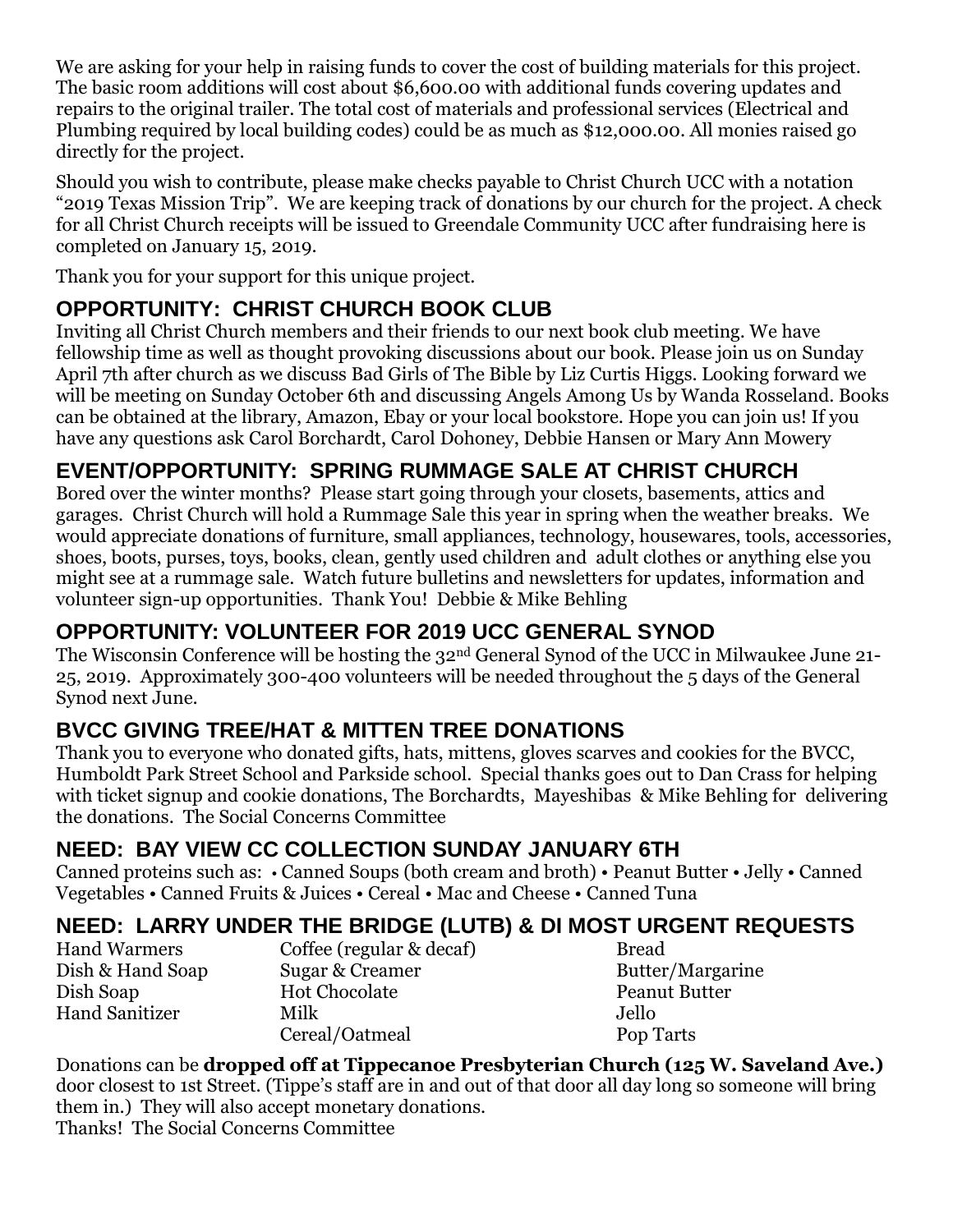#### **SCHEDULE FOR UPCOMING MEETINGS & EVENTS**

December 27-January 9: Pastor out of town on vacation and UCC New Generation Group

- January 1: HAPPY NEW YEAR!
- January 3: Announcement Submissions by 10:00am, **Volunteer needed-** DI @ Tippe church
- 6:30pm, AA Meeting 7:00pm
- January 6: Epiphany, Choir 8:15am, Adult Ed. 8:30am, Worship with communion 9:30am, No Sunday School, Coffee Hour 10:30am, Endowment Meeting 11am, Sisterhood Saturday Luau Tickets on sale \$15.00 See Debbie Behling
- 
- January 8: Quilters 9:00am, Sisterhood Saturday Set Up
- January 9: Sisterhood Saturday Set Up

January 10: Announcement Submissions by 10:00am, Sisterhood Saturday Set Up, AA Meeting 7:00pm

- January 11: Sisterhood Saturday Set Up (if needed)
- January 12: Sisterhood Saturday "Luau" 8:30am, NO Crochet Class or Card Club

January 13: "UNDECORATE THE CHURCH" Sunday, NO Praise Team, Adult Ed. 8:30am, Worship

with Communion, Sunday School 9:30am, Undecorate the church 10:30am, Coffee Hour to follow

- January 14: Property Committee Meeting 7:00pm
- January 16: NO Praise Team
- January 17: DI @ Tippe 6:30pm, AA Meeting 7:00pm
- Januray 18: February Chronicles & Weekly Announcement submissions by 10:00am
- January 19: FFF Kick Off 4:30pm
- January 20: Adult Ed. 8:30am, No Praise Team, Worship with Sunday School 9:30am, Coffee Hour 10:30am
- January 21: Dartball @ Calvary 7:30pm
- January 22: Quilters 9:00am, Council Meeting 6:30pm
- January 24: Announcement Submissions by 10:00am, AA Meeting 7:00pm
- January 26: Crochet Class & Card Club 10:00am
- January 27: Adult Ed. 8:30am, Worship & Sunday School 9:30am, Coffee Hour 10:30am,
- January 28: Dartball @ Christ Church vs. Trinity 7:00pm
- January 31: Announcement Submissions 10am, Choir & AA Meeting 7:00pm

## **SAVE THE DATE**

- February 3: DI SOS @ Tippe 6:00pm-7:30pm-Volunteer(s) needed
- February 6: Choir 8:15am, Adult Ed. 8:30am, Worship with communion 9:30am,
- February 12: Sisterhood Saturday!! Join us for a Luau with Hale O Malo Dancers! Doors open 8:30am
- February 16: No Praise Team
- February 20: No Praise Team

# **DARTBALL SCHEDULE** 2/4 Calvary @ home 7:00pm

1/7 @ Calvary 7:30pm 1/21 @ Greendale 7:30pm 1/28 Trinity @ home 7:00pm 2/18 Greendale @home 7:00pm 2/25 @ Trinity 7:30pm 3/4 @ Calvary 7:30pm

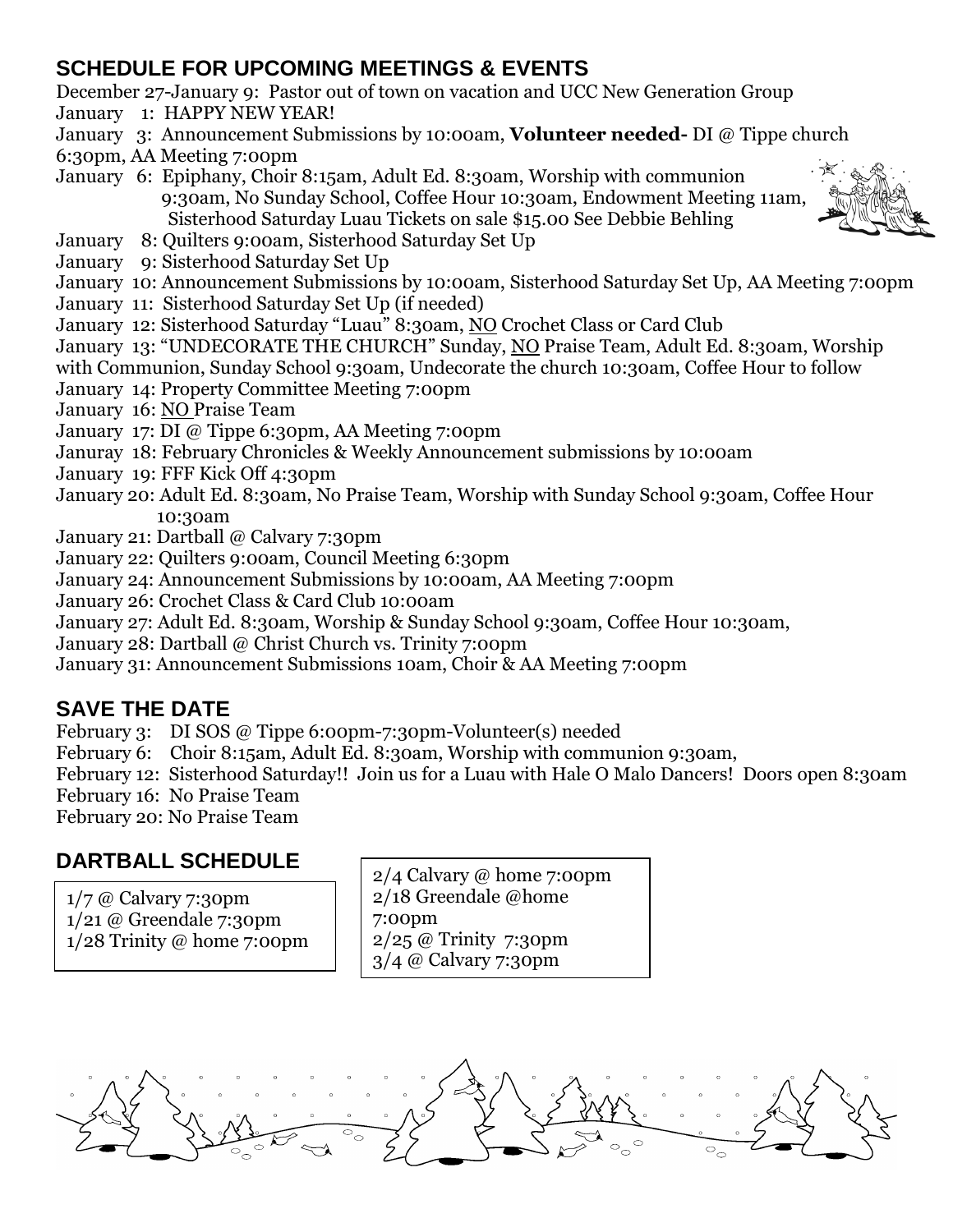## **COFFEE HOUR SCHEDULE**

| 1/6<br><b>Volunteer Needed</b> | 1/13 | $\vert$ 1/20<br>Volunteer Needed   Volunteer Needed   Volunteer Needed | 1/27 |
|--------------------------------|------|------------------------------------------------------------------------|------|
|                                |      |                                                                        |      |

#### **; LENOX STREET PARKING HELPER SCHEDULE**

| 1/6         | 1/13         | 1/20          | 1/27        |
|-------------|--------------|---------------|-------------|
| Tom & Carol | Dave & Nancy | Jim & Randene | Don         |
| Dohoney     | Wareham      | Wick          | Antoniewicz |

#### **GREETER SCHEDULE**

| Oklahoma      | 1/6         | 1/13        | 1/20             | 1/27            |
|---------------|-------------|-------------|------------------|-----------------|
| <b>Street</b> | Charles     | The Pfeifer | The Mitchell-    | Kathy Schroeder |
|               | Terlinden   | Family      | Perdue Family    |                 |
| Lenox         | 1/6         | 1/13        | 1/20             | 1/27            |
| <b>Street</b> | Dan & Ellen | Don         | Joyce Neumann&   | Marion          |
|               | Crass       | Antoniewicz | Doris Piacentine | Schoenfeld      |

#### **USHER SCHEDULE**

| 1/6          | 1/13            | 1/20                   | 1/27             |
|--------------|-----------------|------------------------|------------------|
| Joan Amich   | Julene Flanagan | <b>Mary Ann Mowery</b> | <b>Ben Clark</b> |
| Brad Boyle   | Chuck Terlinden | Brian O'Brien          | Chelsea Clark    |
| Cheri Boyle  | Chris Urbaniak  | Danette Volz           | Debbie Hansen    |
| Dave Wareham | Amber Urbaniak  | Renolle Volz           | Olivia Mayeshiba |
|              |                 |                        |                  |

#### **CHOIR SCHEDULE**

| <b>Sunday</b><br><b>Rehearsal</b><br>and<br><b>Service</b> | 1/6<br>8:15am     | 2/3<br>8:15am     |
|------------------------------------------------------------|-------------------|-------------------|
| <b>Rehearsals</b>                                          | 1/24<br>$7:00$ pm | 1/31<br>$7:00$ pm |

#### **PRAISE TEAM SCHEDULE**

| <b>Sunday</b><br><b>Rehearsal and</b><br><b>Service</b> | 1/20<br>Cancelled | 2/17<br>$8:15$ am |           |
|---------------------------------------------------------|-------------------|-------------------|-----------|
| <b>Rehearsals</b>                                       | 1/16              | 2/6               | 2/13      |
|                                                         | Cancelled         | $7:00$ pm         | $7:00$ pm |

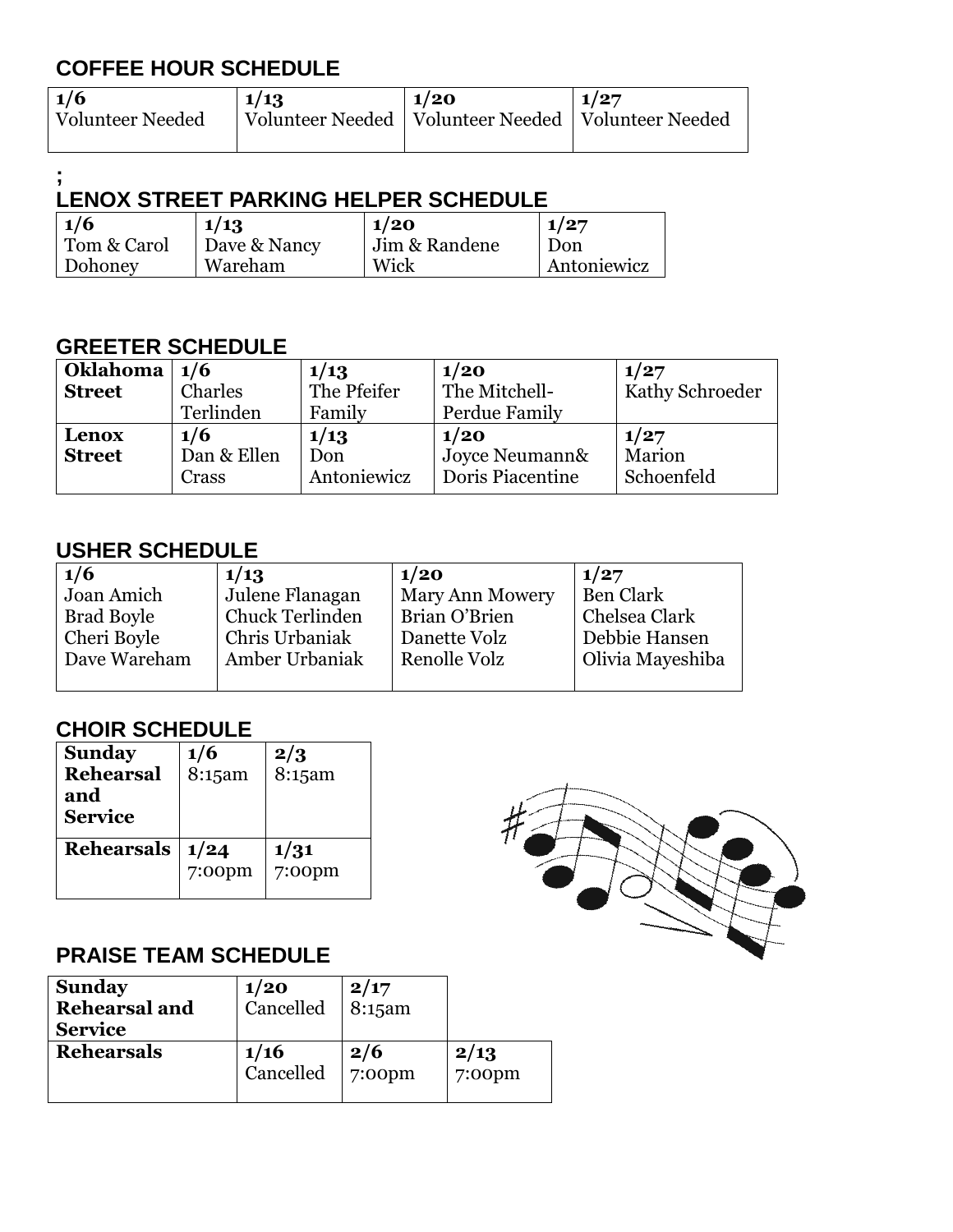## **LITURGIST SCHEDULE**

| $\vert$ 1/6 | 1/13                        | $\vert 1/20 \vert$ | $\vert 1/27 \vert$ |
|-------------|-----------------------------|--------------------|--------------------|
|             | Dick Gaeth   Bill Borchardt | Diane Bingheim     | Doris Mayeshiba    |
|             |                             |                    |                    |

#### **WEEKLY SCRIPTURES**

| 1/6  | Isaiah $60:1-6$                | Psalm 72:1-7,<br>$10-14$ | Ephesians 3:1-12 | Matthew 2:1-12      |
|------|--------------------------------|--------------------------|------------------|---------------------|
| 1/13 | Isaiah $43:1-7$                | Psalm 29                 | Acts 8:14-17     | Luke 3:15-17, 21-22 |
| 1/20 | Isaiah $62:1-5$                | Psalm 36:5-10            | 1Cor 12:1-11     | John 2:1-11         |
| 1/27 | Nehemiah 8:1-3,<br>$5-6, 8-10$ | Psalm 19                 | 1Cor 45:12-31a   | Luke 4:14-21        |

#### **BIRTHDAYS**

Happy birthday to all these wonderful folks!



#### **THANKS**

~A big thank you goes out to all who participated in the BVCC Giving Tree & Cookie Donation as well as the Hat and Mitten Tree. Because of your generosity we were able to give gifts to 30 children and 15 older Adults as well as 12 dozen cookies. 8 bags of hats, mittens and gloves were also distributed to 2 local MPS schools.

 $\sim$ We accept with thanks and appreciation memorial donations in memory of Maggie Jorgenson made to Christ Church from: The Heinos, Wicks, Pfeifers, Crasses, Unglaubs, Gaeths, Boyles, Griebenows, Senderhaufs, Brewers, Wells, Freitags, Doris Piacentine, Nancy Jonokuchi, Sara Rogers, Siomns, Ken Redlin, Geri Luther, Betty Budzien, Laurel Dayton, Bonnie Schultz & Jody Nielsen, Dale Stohre & Beth Meyer, The Luetzows, Pertersons, Jorgensons, Dunns, Kuenstlers, Capens, Karen King, James Cleary, Thomas Weber, Joel Maaske, R.P. & K.J. Meyerring Living Trust, Patricia Radtke, Marcia Snelson, Jackie Struck, Phillip & Angela Jorgenson and Heinz & Sharon Diehl.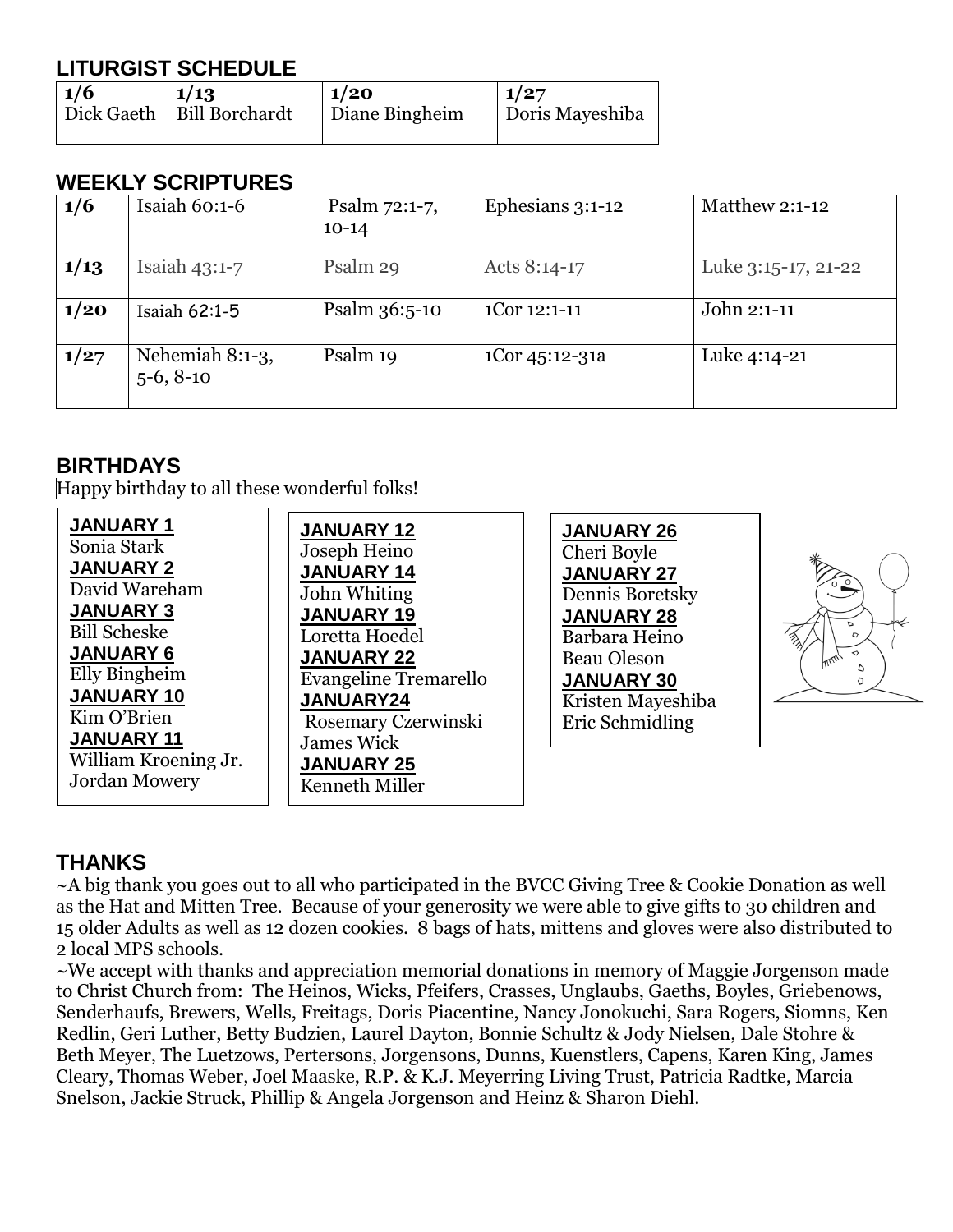## **THANKS**

~ We accept with thanks and appreciation a Christmas Memorial given to the Church School Fund In Memory of Ann Schroeder from Kathleen Schroeder

~We accept with thanks and appreciation a gift made to Christ Church in honor of their grandson Evan Bergers Confirmation from grandparents Jon & Noelle Simons.

~Thank you so much to all the wonderful ladies who hosted a table at the Advent Tea, and a special thank you to all who came and enjoyed the day. We hope to see you again next ear. Carol Dohoney & Ellen Crass

~We accept with thanks and appreciation a memorial donation to the Quilters in memory of Maggie Jorgenson from Dan & Ellen Crass.

~We accept with thanks and appreciation a memorial donation to the Christ Church School in memory of Maggie Jorgneson from Charlotte Jeske.

~We accept with thanks and appreciation a donation made to the Christ Church General Fund in memory of Maggie Jorgenson from The Borchardts and Behlings.

~We accept with thanks and appreciation a memorial donation in memory of Ruth Buenger from Jackie Struck.

## **INFORMATION REQUEST: COLLEGE STUDENT & DEPLOYED MILITARY**

Please contact the church office with the name(s), address, phone number and email information of any family members who are at college or deployed for the military. We would like to keep in touch with them while they are away so they know we care. You can do this via church email: [christ](mailto:christ-church@att.net)[church@att.net,](mailto:christ-church@att.net) phone: 414-481-3530, mail: 915 E Oklahoma Ave. Milw. 53207 or the black mailbox outside of the church office. Thank You!

#### **INFORMATION UPDATE: SHARE AND CARE MEMBER JEAN DUERMEIER NEW PHONE # 414-448-7053**

## **SHARING IN OUR SPONSORSHIP OF DAWA CHOEDON**

Please remember that the Christ Church Council has voted to sponsor a child through "Global Ministries" (Relief organization of UCC & Christian Church-Disciples of Christ). Yes, we are all very excited about our sponsored child, Dawa Choedon.

Dawa is 12 years old and lives in Lhaze Zong in Tibet. Both her father and mother are farmers. She has 2 sisters. Since Dawa's parents are poor they have sent all 3 siblings to the Upper Tibetan Children's Village (TCV) for an education.

**The cost of sponsoring Dawa is \$45/month, or \$11.25/week.** We hope to be able to sponsor her for a year with proceeds from our donut hour offering. We are encouraged to write to Dawa so she will know who is sponsoring her and that she may be able to write back to her "family" in the United States. The address to write to her is:

Dawa Choedon

Tenzin Zeden, Children's Secretary

Tibetan Children's Village

Dharamsala Cantt 176216

Distt. Kangra H.P. India

This is a special mission that was initiated to bring special meaning to our social gathering on Sunday mornings. Please give as you are moved to support this mission effort. This particular children's mission was chosen because it is connected with the United Church of Christ. If our Donut Hour ministry is successful perhaps we can support another child/organization next year through our funds. If you have any thoughts regarding this mission step taken through the donut hour please voice them to any member of the church council or to Dean Kothrade.

May we all share our God given blessings with Dawa.